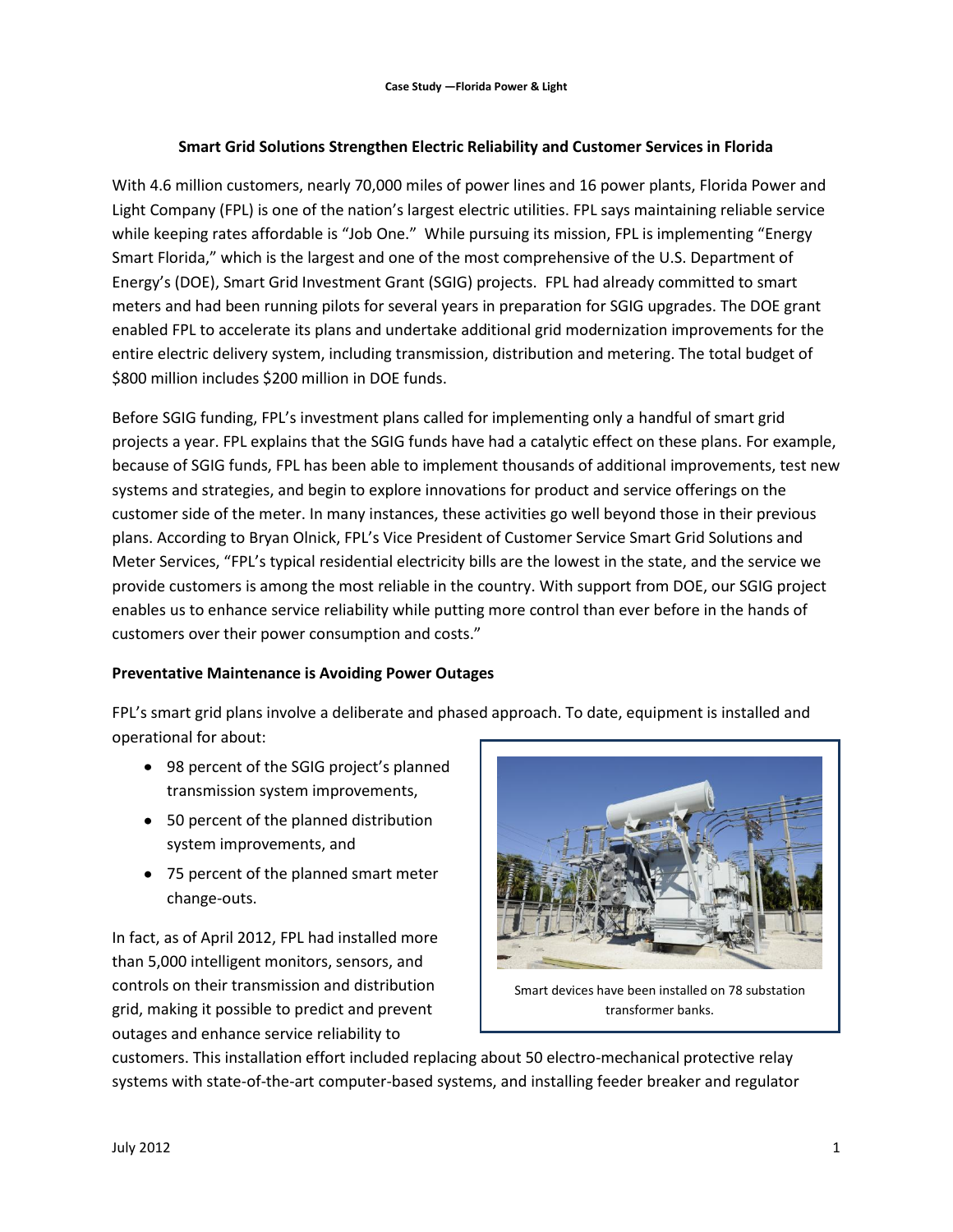intelligent electronic devices at nearly 100 substations, more than 200 automatic feeder switches, and 45 phasor measurement units.

These improvements are already producing measurable benefits. Specifically, one of the new SGIGenabled FPL capabilities involves "enhanced diagnostic systems," which collect and interpret data from substation devices such as battery banks and transformers and transmit that information to FPL diagnostic centers for problem detection and outage prevention.

For example, FPL's SGIG-upgraded Transmission Performance and Diagnostic Center (TPDC) remotely monitors power transformers in 500 FPL substations. New bushing monitors – monitors that can detect and diagnose problems before they occur – have been installed on some of those transformers to

evaluate the health of both the high and low voltage bushings, including capacitance, power factor, and the extent of current imbalance. Bushing failures can damage transformers, which means costly repairs and the possibility of extended service interruptions. In January 2012, a newly installed monitor detected an out-oftolerance high voltage bushing. Customers served by this transformer were temporarily switched to another one, and the affected transformer was removed from service. Meanwhile, the faulty bushing was replaced, preventing an outage that would have affected several thousand customers.



The TPDC is also monitoring the battery banks that provide power to 500 FPL substations. The battery banks are monitored for both high and low voltage levels, and high impedance. In February 2011, a TPDC monitor received an alarm signal indicating a battery problem at a substation located in a remote section of FPL's service territory. A local field engineer was dispatched to the site and found the alarm was caused by a loose interconnection strap. The repair was made and prevented a battery malfunction which might have resulted in an extended outage for the hundreds of customers served by that substation.

The TPDC is also monitoring capacitance voltage transformers (CVTs) and is measuring voltage levels and other power flow variables. TPDC engineers implemented an algorithm that uses these data to detect early CVT degradation so preventative maintenance measures can be taken. In September 2011, the TPDC received an alarm signal indicating potential problems with a degraded phase on a CVT. Local field engineers were dispatched, located the damaged CVT, removed the affected transmission line section from service, and replaced the defective CVT, thus preventing a failure that could have resulted in an extended outage and affected several thousand customers.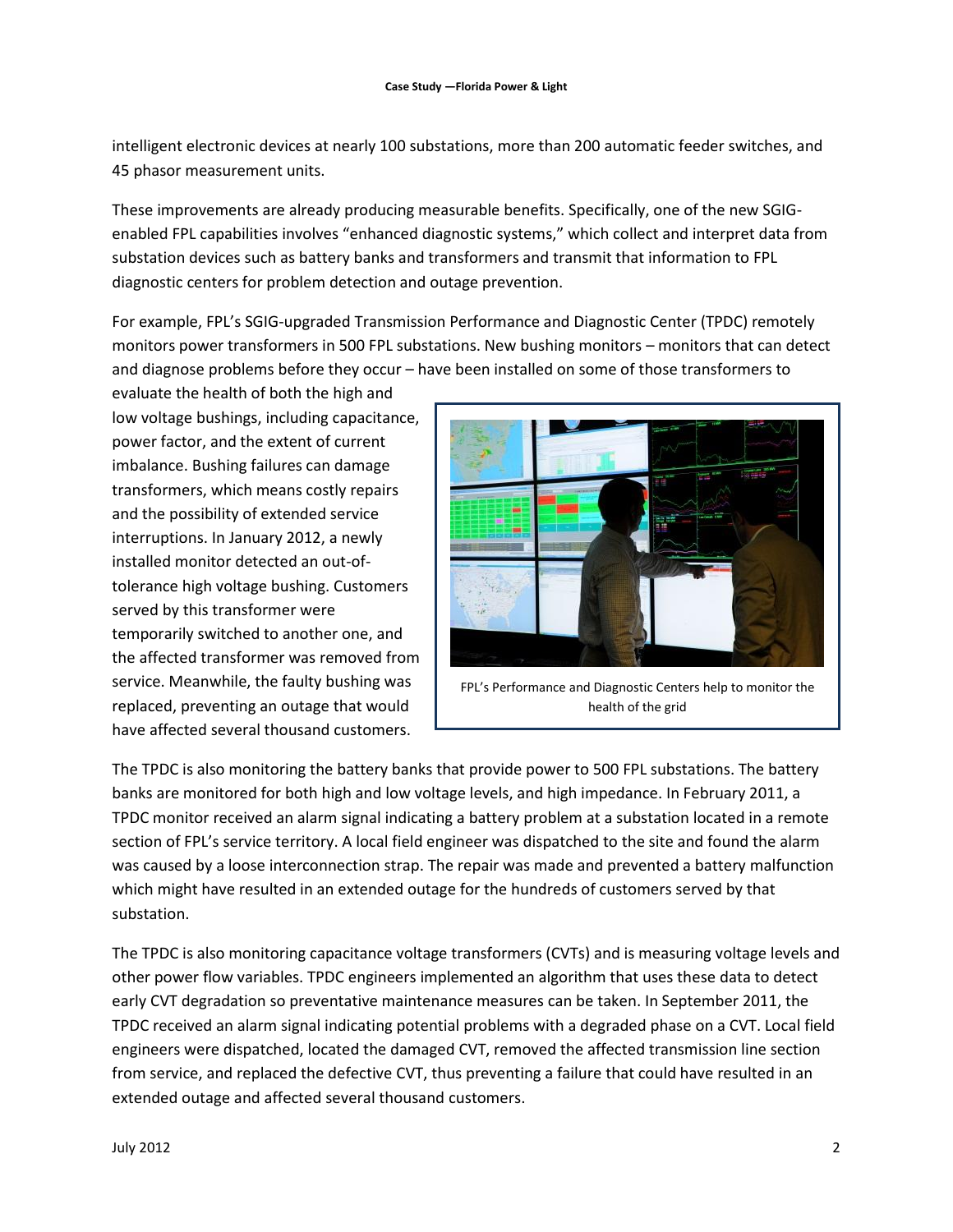## **Customer Information and Education is Helping Reduce Bills**

Another of FPL's new smart grid capabilities involves providing customers with information and data displays so they can better control their electricity consumption and costs. Each customer with an activated smart meter can view his or her own "Energy Dashboard" through FPL's website. The dashboard displays information about consumption and costs a day after it has been recorded by the smart meter. Each customer can view his or her own power use by the hour, day, and month and can receive bill estimates based on current usage patterns. Information from the dashboard is also available by calling FPL and talking to a representative or accessing the interactive voice response system.

The dashboard is helping users make more informed choices about electricity consumption and costs throughout the month. While similar web portals and displays are becoming more common, getting customers to use them has been a challenge for many utilities. FPL is pursuing several approaches to drive expanded use, including email reminders and, with Miami-Dade College, sponsoring a course on



how to use the dashboard to reduce power costs. About 900 of FPL's customers have taken the course, which is designed for senior citizens and lower-income customers, and the course will also be offered this year by Broward College and Palm Beach Community College.

Results of these education efforts are encouraging. In fact, many customers are regular dashboard users and have provided comments to FPL on how much they like it. For example, one FPL customer said, "If people choose to use the customer portal, they will definitely see benefits. Changing our energy habits has saved our family about \$100 dollars a month compared to similar homes in our area." Another customer noted, "I think the online portal is the greatest tool FPL has to offer. In today's economy, every dollar is important. Thanks to the smart grid, my family is saving as much as \$30 a month."

### **Expanded Capabilities Provide Future Opportunities**